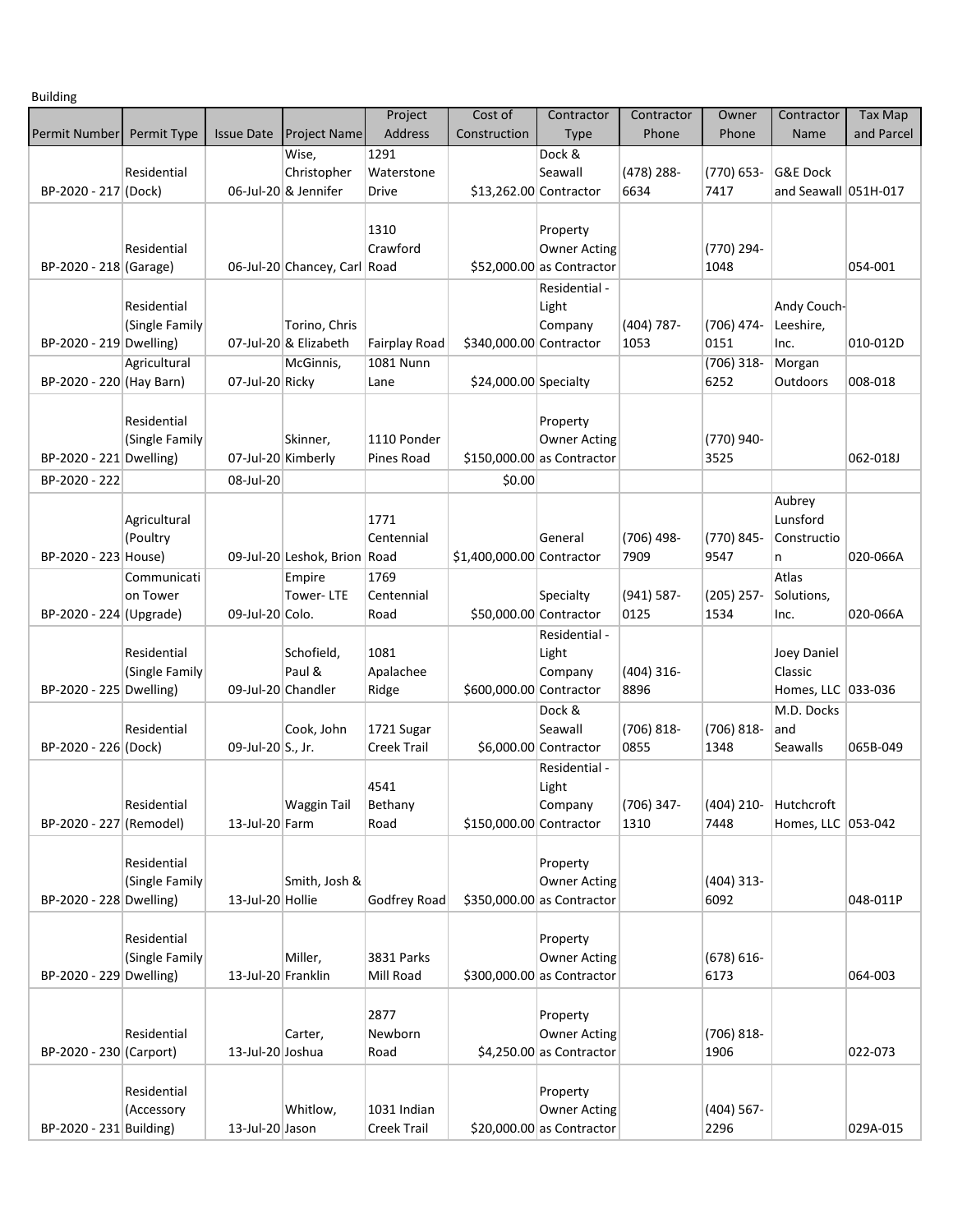| BP-2020 - 232 (Remodel)   | Residential                                    | 13-Jul-20 Daniel   | Rhoades,<br>Brenton                                | 1661 Weaver<br>Jones Road  |                         | Property<br><b>Owner Acting</b><br>$$10,000.00$ as Contractor |                       | (706) 474-<br>8444    | Owner                                     | 031-058                                |
|---------------------------|------------------------------------------------|--------------------|----------------------------------------------------|----------------------------|-------------------------|---------------------------------------------------------------|-----------------------|-----------------------|-------------------------------------------|----------------------------------------|
| BP-2020 - 233 Building)   | Residential<br>(Accessory                      | 14-Jul-20 Virginia | Bonnough,                                          | 3520 Spears<br>Road        |                         | Specialty<br>\$2,200.00 Contractor                            |                       | $(706)$ 343-<br>1280  | Morgan<br>Outdoors                        | 030-080                                |
| BP-2020 - 234 Building)   | Residential<br>(Accessory                      | 14-Jul-20 Dusty    | Hawkins,                                           | 1791 Sandy<br>Creek Road   |                         | Property<br><b>Owner Acting</b><br>\$8,000.00 as Contractor   |                       | (706) 342-<br>6655    |                                           | 025-039B                               |
| BP-2020 - 235 Disturbance | Land                                           | 14-Jul-20 Storage  | West Morgan 6360 Dixie                             | Highway                    |                         | Residential -<br>Light<br>Commercial<br>\$0.00 Contractor     | (706) 557-<br>2162    | $(706)$ 752-<br>4255  | Milford<br>Constructio<br>n, Inc.         | 013-043B                               |
| BP-2020 - 236 Dwelling)   | Residential<br>(Single Family                  |                    | Nelson, Tyler   1250 Binford<br>15-Jul-20 & Tamara | Lane                       | \$425,000.00            |                                                               |                       | (352) 514-<br>3067    | Owner                                     | 049-016B                               |
| BP-2020 - 237 Dwelling)   | Residential<br>(Addition &<br>Accessory        | 15-Jul-20 Carol    | McGinnis,                                          | 1080 Nunn<br>Lane          | \$142,500.00 Contractor | Residential<br>Basic                                          | (770) 231-<br>1238    | $(706)$ 318-<br>5853  | RBC Homes 008-018A                        |                                        |
| BP-2020 - 238 Disturbance | Land                                           | 16-Jul-20 Burger   | Crawford,<br>Marjorie                              | Lower<br>Apalachee<br>Road | \$0.00                  |                                                               | (404) 732-<br>5218    | $(706)$ 264-<br>9358  | Lawson<br>Premier<br>Homes-Will<br>Young  | 033-010A                               |
| BP-2020 - 239 Disturbance | Land                                           | 17-Jul-20 Carmen   | Ricks,                                             | Godfrey Road               |                         | Grading<br>\$0.00 Contractor                                  | $(678) 898 -$<br>8154 | $(678)$ 410-<br>0198  | Precision<br>Outdoors,<br>LLC             | 048-011E                               |
| BP-2020 - 240 Dwelling)   | Residential<br>(Single Family                  | 20-Jul-20 LLC      | KM Holdings,                                       | 1251 Wilson<br>Road        | \$150,000.00 Contractor | Residential -<br>Light<br>Company                             | $(678) 628 -$<br>4678 | $(678) 628 -$<br>4678 | Hillpointe<br>Constructio<br>n, LLC       | 028-052                                |
| BP-2020 - 241 (Addition)  | Residential                                    |                    | 20-Jul-20 Doss, Casey                              | 2621 Fears<br>Road         |                         | Property<br><b>Owner Acting</b><br>$$10,000.00$ as Contractor |                       | (706) 474-<br>1879    |                                           | 030-001D                               |
| BP-2020 - 242 Disturbance | Land                                           | 20-Jul-20 Ronnie   | Ramey,                                             | Oconee Road                | \$0.00                  |                                                               |                       | $(770)$ 316-<br>2768  | Owner                                     | 051-075                                |
| BP-2020 - 243 Dwelling)   | Residential<br>(Single Family                  |                    | 21-Jul-20 Conley, Neal                             | Price Mill<br>Road         | \$251,850.00 Contractor | Residential<br><b>Basic</b>                                   | $(706)$ 255-<br>6084  | $(706)$ 510-<br>9648  | Greg Conley<br>Constructio<br>n Co., Inc. | 008-103B                               |
| BP-2020 - 244 16-808)     | Residential(E<br>xisting Permit<br>Renewal)(20 | 21-Jul-20 Scott    | Meadows,                                           | 1060<br>Riverwalk<br>Court |                         | Property<br><b>Owner Acting</b><br>$$40,000.00$ as Contractor |                       | $(706)$ 353-<br>3548  |                                           | 001-084                                |
| BP-2020 - 245 Disturbance | Land                                           | 22-Jul-20 Rebecca  | Doss,<br>Spencer &                                 | Lake Shore<br>Drive        |                         | Property<br><b>Owner Acting</b><br>\$0.00 as Contractor       |                       | $(706) 817 -$<br>1907 |                                           | 064A-<br>026/064A-<br>027/064A-<br>028 |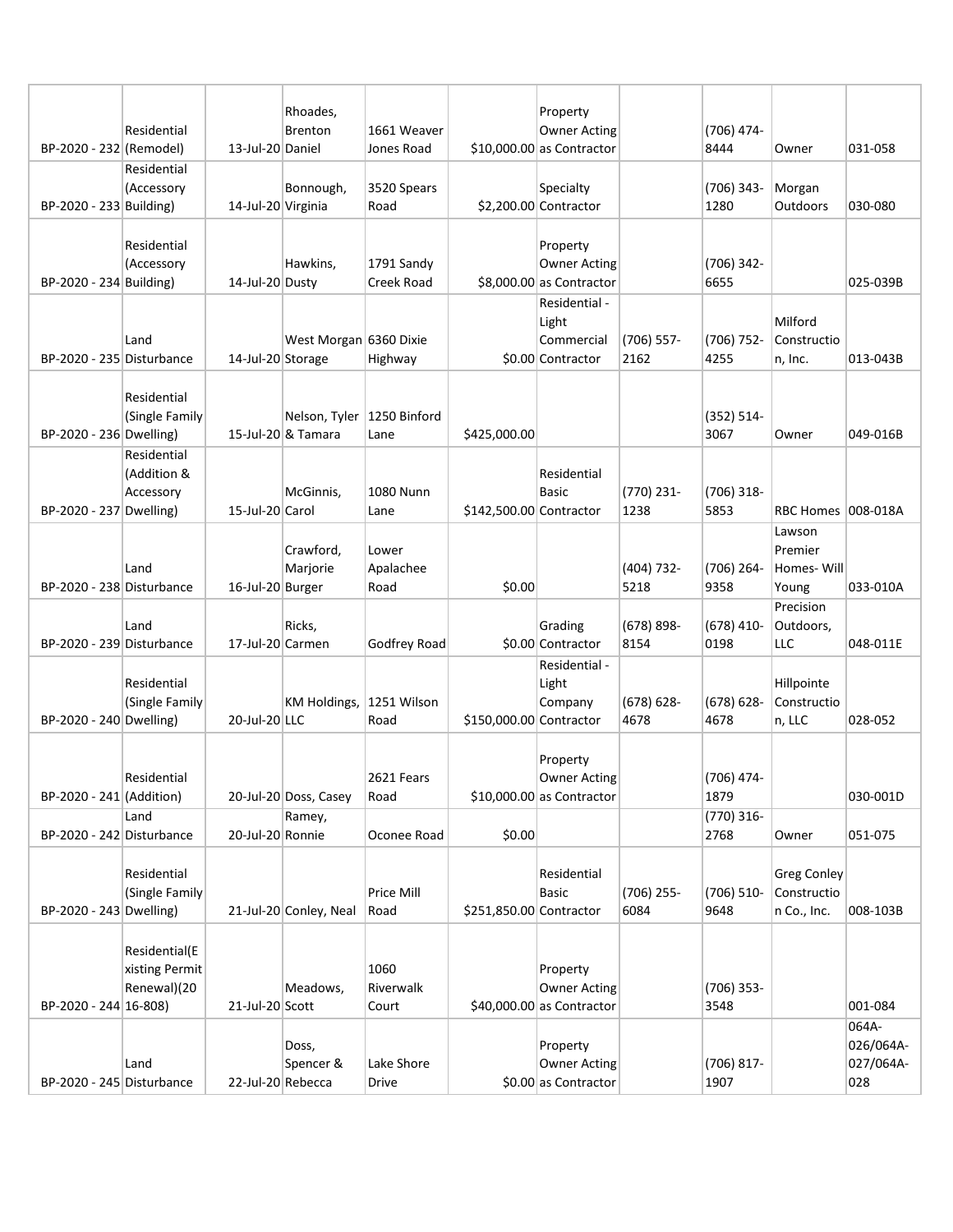|                           |                |                     |                        | 3990                               |                         |                                               |                    |                       |                            |           |
|---------------------------|----------------|---------------------|------------------------|------------------------------------|-------------------------|-----------------------------------------------|--------------------|-----------------------|----------------------------|-----------|
|                           | Agricultural   |                     |                        | <b>Buckhead</b>                    |                         | Specialty                                     | (706) 752-         |                       | Morgan                     |           |
| BP-2020 - 246 (Pole Barn) |                |                     | 22-Jul-20 Rivera, Raul | Road                               | \$11,900.00 Contractor  |                                               | 0095               |                       | Outdoors                   | 044-068   |
|                           |                |                     |                        |                                    |                         |                                               |                    |                       | Zapata                     |           |
|                           | Residential    |                     |                        |                                    |                         | Residential                                   |                    |                       | Constructio                |           |
|                           | (Single Family |                     | Zapata                 | 1030 Arbor                         |                         | <b>Basic</b>                                  | (706) 707-         | $(706)$ 707-          | n-Shane                    |           |
| BP-2020 - 247 Dwelling)   |                |                     | 22-Jul-20 Construction | Lane                               | \$250,000.00 Contractor |                                               | 6389               | 6389                  | Stegall                    | 035-287   |
|                           |                |                     |                        |                                    |                         |                                               |                    |                       |                            |           |
|                           | Residential    |                     | Bryan,                 |                                    |                         | Residential                                   |                    |                       |                            |           |
|                           | (Single Family |                     | Andrew &               | Bethany                            |                         | <b>Basic</b>                                  | (706) 717-         | $(706)$ 717-          | Randy                      |           |
| BP-2020 - 248 Dwelling)   |                | 23-Jul-20 Dorothy   |                        | Church Road                        | \$180,000.00 Contractor |                                               | 9408               | 0756                  | Bryan                      | 061-038C  |
|                           |                |                     |                        |                                    |                         |                                               |                    |                       |                            |           |
|                           | Residential    |                     |                        |                                    |                         | Residential                                   |                    |                       |                            |           |
|                           | (Single Family |                     | Billingsley,           | Dixie                              |                         | <b>Basic</b>                                  | (706) 318-         | (706) 473-            |                            |           |
| BP-2020 - 249 Dwelling)   |                | 23-Jul-20 Dottie C. |                        | Highway                            | \$290,000.00 Contractor |                                               | 2091               | 2545                  | Mike Crisp                 | 036-039F  |
|                           |                |                     |                        |                                    |                         | Residential                                   |                    |                       |                            |           |
|                           | Land           |                     | Billingsley,           | <b>Dixie</b>                       |                         | <b>Basic</b>                                  | $(706)$ 318-       | (706) 473-            |                            |           |
| BP-2020 - 250 Disturbance |                | 23-Jul-20 Dottie C. |                        | Highway                            |                         | Contractor                                    | 2091               | 2545                  | Mike Crisp                 | 036-039F  |
|                           |                |                     |                        |                                    |                         |                                               |                    |                       |                            |           |
|                           | Residential    |                     |                        |                                    |                         | Property                                      |                    |                       |                            |           |
|                           | (Accessory     |                     | Birdsong,              | 1640 Fears                         |                         | <b>Owner Acting</b>                           |                    | (770) 312-            |                            |           |
| BP-2020 - 251 Building)   |                | 24-Jul-20 Neal      |                        | Road                               |                         | $$60,000.00$ as Contractor                    |                    | 9869                  |                            | 020-092D  |
|                           |                |                     |                        |                                    |                         |                                               |                    |                       |                            |           |
|                           |                |                     |                        |                                    |                         |                                               |                    |                       |                            |           |
|                           |                |                     |                        | 1051                               |                         | Property                                      |                    |                       |                            |           |
| BP-2020 - 252 (Dock)      | Residential    | 24-Jul-20 Kenneth   | Snipes,                | Sweetbriar<br>Trace                |                         | <b>Owner Acting</b><br>\$900.00 as Contractor |                    | (770) 876-<br>4083    |                            | 015-057   |
|                           |                |                     |                        |                                    |                         |                                               |                    |                       |                            |           |
|                           |                |                     |                        |                                    |                         | Dock &                                        |                    |                       |                            |           |
|                           | Residential    |                     |                        | 1300 Sailview                      |                         | Seawall                                       | (770) 833-<br>0514 | $(678) 699 -$<br>1502 | Oconee<br><b>Boatlifts</b> | 065C-022  |
| BP-2020 - 253 (Boatlift)  |                |                     | 24-Jul-20 Willets, Ken | Drive                              | \$10,000.00 Contractor  |                                               |                    |                       |                            |           |
|                           | Residential    |                     |                        |                                    |                         |                                               |                    |                       |                            |           |
|                           | (Accessory     |                     |                        |                                    |                         | Property                                      |                    |                       |                            |           |
|                           | Building)(Re   |                     | The Sixty              | 2761 Athens                        |                         | <b>Owner Acting</b>                           |                    | (706) 713-            |                            |           |
| BP-2020 - 254 model)      |                | 24-Jul-20 Two       |                        | Highway                            |                         | $$37,000.00$ as Contractor                    |                    | 6527                  |                            | 025-065   |
|                           |                |                     |                        |                                    |                         |                                               |                    |                       |                            |           |
|                           | Residential    |                     |                        |                                    |                         | Property                                      |                    |                       |                            |           |
|                           | (Single Family |                     | <b>RLI Site</b>        |                                    |                         | <b>Owner Acting</b>                           |                    | $(706) 818 -$         |                            |           |
| BP-2020 - 255 Dwelling)   |                |                     |                        | 27-Jul-20 Development Godfrey Road |                         | $$150,000.00 $ as Contractor                  |                    | 5434                  |                            | 048-011G  |
|                           | Land           |                     | Bowling,               |                                    |                         | Grading                                       | (706) 818-         | (770) 466-            | Stovall                    |           |
| BP-2020 - 256 Disturbance |                | 28-Jul-20 Daryl     |                        | Heidi Trail                        |                         | \$0.00 Contractor                             | 1372               | 9293                  | Grading                    | 051C-060  |
|                           |                |                     |                        |                                    |                         |                                               |                    |                       |                            |           |
|                           | Residential    |                     | McGinnis,              |                                    |                         | Property                                      |                    |                       |                            |           |
|                           | (Addition &    |                     | Richard &              | 1080 Nunn                          |                         | <b>Owner Acting</b>                           |                    | $(706)$ 318-          |                            |           |
| BP-2020 - 257 Remodel)    |                | 28-Jul-20 Carol     |                        | Lane                               |                         | $$450,000.00$ as Contractor                   |                    | 5853                  | Owner                      | 008-018A  |
|                           |                |                     |                        |                                    |                         |                                               |                    |                       |                            |           |
|                           |                |                     |                        |                                    |                         | Property                                      |                    |                       |                            |           |
|                           | Residential    |                     | Moates,                | 3820 Atlanta                       |                         | <b>Owner Acting</b>                           |                    | $(706)$ 247-          |                            |           |
| BP-2020 - 258 (Remodel)   |                | 28-Jul-20 James     |                        | Highway                            |                         | \$5,000.00 as Contractor                      |                    | 0026                  |                            | 020-041   |
|                           |                |                     |                        |                                    |                         |                                               |                    |                       |                            |           |
|                           | Residential    |                     |                        |                                    |                         | Property                                      |                    |                       |                            |           |
|                           | (Single Family |                     | Staples,               | Parks Mill                         |                         | <b>Owner Acting</b>                           |                    | (770) 344-            |                            |           |
| BP-2020 - 259 Dwelling)   |                | 29-Jul-20 Danielle  |                        | Road                               |                         | $$310,000.00$ as Contractor                   |                    | 7670                  | Owner                      | 058-045DB |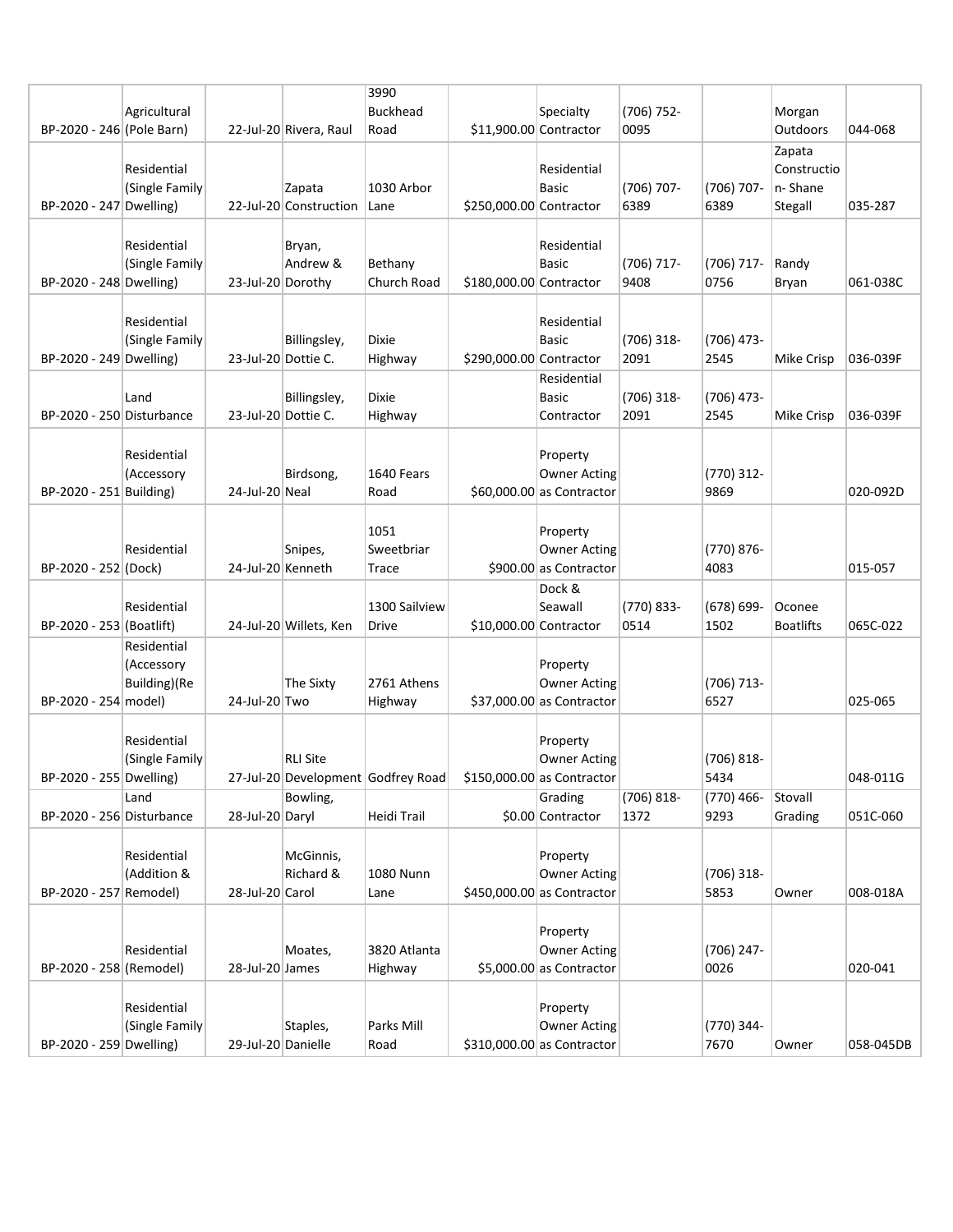|                         | Residential     |                 |                        |                 |                         |                            |              |              |          |          |
|-------------------------|-----------------|-----------------|------------------------|-----------------|-------------------------|----------------------------|--------------|--------------|----------|----------|
|                         | (Existing       |                 |                        |                 |                         |                            |              |              |          |          |
|                         | Permit          |                 | Perera, Adys-          | 4540            |                         | Property                   |              |              |          |          |
|                         | Renewal)(20     |                 | Filberto               | Buckhead        |                         | <b>Owner Acting</b>        |              | $(706)$ 338- |          |          |
| BP-2020 - 260 18-833)   |                 | 30-Jul-20 Lopez |                        | Road            |                         | $$10,000.00$ as Contractor |              | 6214         |          | 051-032B |
|                         | Residential     |                 |                        |                 |                         | Residential -              |              |              | Chris    |          |
|                         | (Existing       |                 |                        | 4140            |                         | Light                      |              |              | Hilsman/ |          |
|                         | Permit          |                 |                        | <b>Buckhead</b> |                         | Company                    | $(678)$ 725- | (404) 444-   | Tommy    |          |
| BP-2020 - 261 Upgrade)  |                 |                 | 30-Jul-20 Rivera, Raul | Road            |                         | \$0.00 Contractor          | 6495         | 7611         | Gresham  | 044-064  |
|                         |                 |                 |                        |                 |                         |                            |              |              |          |          |
|                         | Residential     |                 |                        | 1530            |                         | Residential                |              |              | Crown    |          |
|                         | (Single Family) |                 | McHugh,                | Centennial      |                         | Basic                      | $(407)$ 402- |              | Ridge    |          |
| BP-2020 - 262 Dwelling) |                 | 31-Jul-20 Russ  |                        | Road            | \$255,646.00 Contractor |                            | 5975         |              | Homes    | 020-072  |

Driveway

|                            | Driveway    |                   |                               | Project                      | Contractor         | Contractor   | Owner         |
|----------------------------|-------------|-------------------|-------------------------------|------------------------------|--------------------|--------------|---------------|
| Permit Number              | <b>Type</b> | <b>Issue Date</b> | <b>Project Name</b>           | Address                      | Name               | Phone        | Phone         |
|                            |             |                   |                               |                              |                    | (404) 787-   | (706) 474-    |
| DP-2020 - 035 Residential  |             |                   | 07-Jul-20 Torino, Chris       | Fairplay Road Leeshire, Inc. |                    | 1053         | 0151          |
|                            |             |                   | Mahoney,                      | 1251 Wilson                  |                    | $(706)$ 247- | $(706)$ 247-  |
| DP-2020 - 036 Residential  |             | 10-Jul-20 Kelly   |                               | Road                         | <b>KM Holdings</b> | 9646         | 9646          |
|                            |             |                   |                               | 4020                         |                    |              |               |
|                            |             |                   | Harper,                       | Brownwood                    |                    |              | $(252) 665 -$ |
| DP-2020 - 037 Agricultural |             |                   | 17-Jul-20 Clarence T. III Rd. |                              |                    |              | 1209          |
|                            |             |                   |                               | 1620                         |                    |              |               |
|                            |             |                   |                               | Riverwalk                    |                    |              | $(770) 733 -$ |
| DP-2020 - 038 Residential  |             |                   | 17-Jul-20 Cooke, Jason        | Road                         |                    |              | 7706          |
|                            |             |                   | Nation,                       | Parks Mill                   |                    |              | $(678)$ 448-  |
| DP-2020 - 039 Residential  |             | 17-Jul-20 Austin  |                               | Road                         |                    |              | 7471          |
|                            |             |                   | Smith, Josh &                 |                              |                    |              | $(404)$ 313-  |
| DP-2020 - 040 Residential  |             | 21-Jul-20 Hollie  |                               | Godfrey Road                 |                    |              | 6092          |
|                            |             |                   | Seabourn,                     |                              |                    |              |               |
|                            |             |                   | Edsel                         | Seven Islands                |                    |              | (770) 686-    |
| DP-2020 - 041 Residential  |             |                   | 22-Jul-20 Jonathan            | Road                         | Owner              |              | 2550          |
|                            |             |                   | <b>RLI Site</b>               |                              |                    |              |               |
|                            |             |                   | Development-                  |                              |                    |              | (770) 231-    |
| DP-2020 - 042 Residential  |             | 23-Jul-20 Lot 3A  |                               | Godfrey Road                 |                    |              | 6501          |

Electric

|                            | Electrical    |                   |                       |                |            |            |             |
|----------------------------|---------------|-------------------|-----------------------|----------------|------------|------------|-------------|
|                            | Construction  |                   |                       | Project        |            | Contractor |             |
| <b>Permit Number</b>       | <b>Type</b>   | <b>Issue Date</b> | <b>Project Namel</b>  | <b>Address</b> | Contractor | Phone      | Owner Phone |
|                            | Additional    |                   |                       | 2820 Davis     |            |            |             |
|                            | Circuits/Svc. |                   | Lupton,               | Academy        |            |            | 770-584-    |
| EP-2020 - 169 Change       |               | 06-Jul-20 Timothy |                       | Road           |            |            | 2304        |
|                            |               |                   |                       | 2850 Davis     |            |            |             |
|                            | <b>New</b>    |                   | Lupton,               | Academy        |            |            | 470-633-    |
| EP-2020 - 170 Installation |               | 06-Jul-20 Dayton  |                       | Road           |            |            | 0417        |
|                            |               |                   |                       |                |            |            |             |
|                            | Temporary     |                   | Miller,               | 3831 Parks     |            |            | 678-616-    |
| EP-2020 - 171 Service Pole |               |                   | 06-Jul-20 Franklin D. | Mill Road      | Owner      |            | 6173        |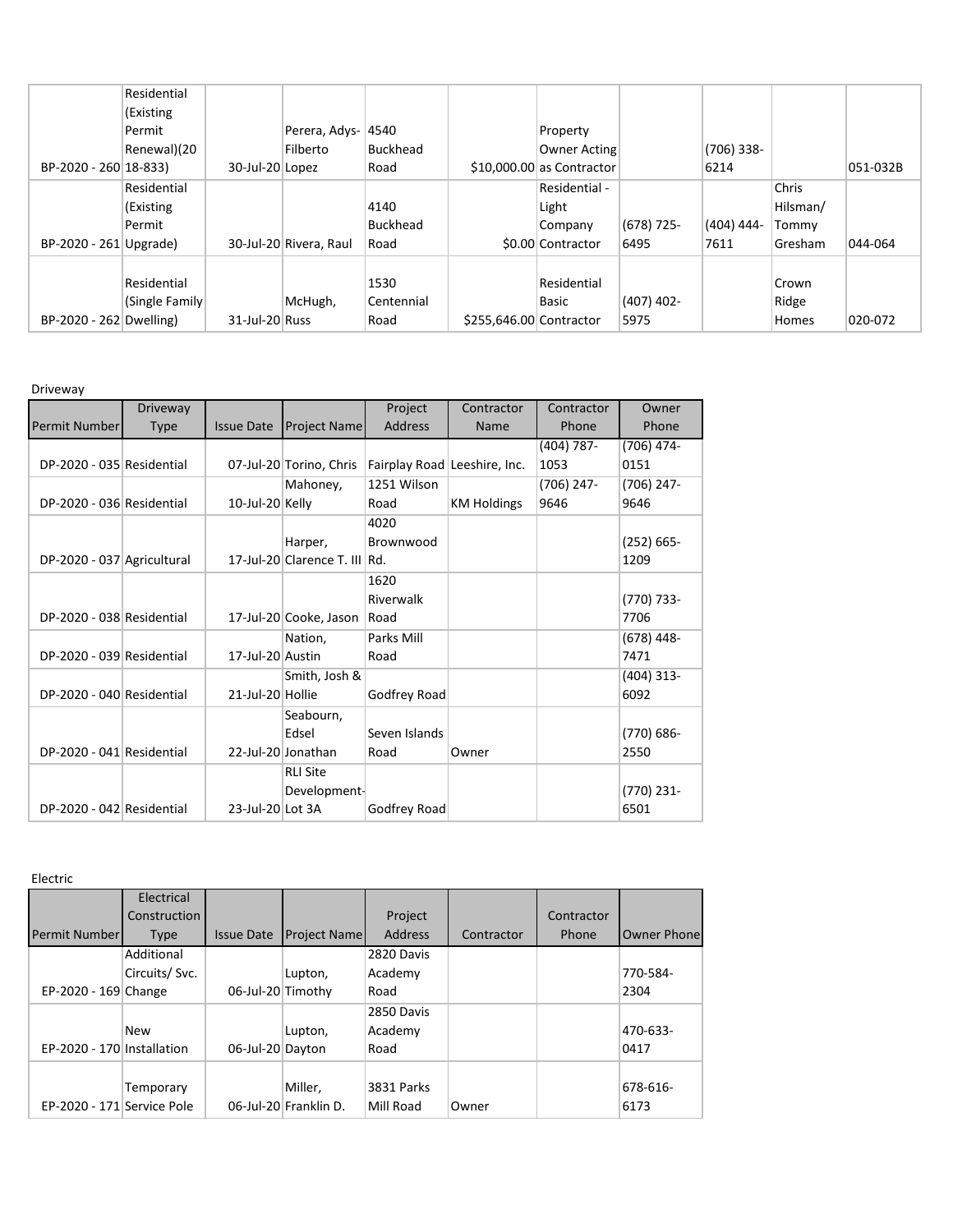|                            | Additional                 |                    |                              | 2030 Aqua                | Electric-Phil                | 470-314-         |              |
|----------------------------|----------------------------|--------------------|------------------------------|--------------------------|------------------------------|------------------|--------------|
| EP-2020 - 172 Circuits     |                            | 07-Jul-20 Rzad     |                              | Road                     | Ozburn                       | 4332             |              |
|                            |                            |                    |                              | 1011                     |                              |                  |              |
|                            | Service                    |                    |                              | Lakewood                 |                              | 706-474-         | 706-818-     |
| EP-2020 - 173 Change       |                            |                    | 08-Jul-20 Tilson, James Lane |                          | Eddie Wyatt                  | 0876             | 1480         |
|                            |                            |                    |                              |                          |                              |                  |              |
|                            |                            |                    |                              | 1771                     | Electrical                   |                  |              |
|                            | <b>New</b>                 |                    |                              | Centennial               | Contractors,                 | 706-614-         | 770-845-     |
| EP-2020 - 174 Installation |                            |                    | 08-Jul-20 Leshok, Brion Road |                          | Inc.                         | 0221             | 9547         |
|                            |                            |                    | Empire                       | 1769                     |                              |                  |              |
|                            | Additional                 |                    | Tower-LTE                    | Centennial               | Atlas                        | (941) 587-       | $(205)$ 257- |
| EP-2020 - 175 Circuits     |                            | 09-Jul-20 Colo.    |                              | Road                     | Solutions, Inc.              | 0125             | 1534         |
|                            | <b>New</b>                 |                    |                              | 2510                     | Electrical                   |                  |              |
|                            | Installation/              |                    | Hilsman,                     | Monticello               | Contractors,                 | 706-473-         |              |
| EP-2020 - 176 Low Volt.    |                            | 09-Jul-20 Shawn    |                              | Highway                  | <b>LLC</b>                   | 2109             |              |
|                            |                            |                    |                              |                          |                              |                  |              |
|                            | Service                    |                    |                              | 3280 Price               |                              |                  | 706-207-     |
| EP-2020 - 177 Change       |                            |                    | 10-Jul-20 Black, Lee         | Mill Road                | Owner                        |                  | 9502         |
|                            |                            |                    |                              | 1091                     |                              |                  |              |
|                            | New                        |                    |                              | Prosepct                 |                              | 678-689-         |              |
| EP-2020 - 178 Installation |                            |                    | 13-Jul-20 Henry, Erin        | Road                     | James Hughes                 | 5175             |              |
|                            | <b>New</b>                 |                    | Whitlow,                     | 1031 Indian              |                              |                  | 404-567-     |
| EP-2020 - 179 Installation |                            | 13-Jul-20 Jason    |                              | Creek Trail              | Owner                        |                  | 2296         |
|                            |                            |                    | Burt,                        |                          |                              |                  |              |
|                            | Swimming                   |                    | Christopher                  | 1281 Antioch             |                              | 574-320-         |              |
|                            |                            |                    |                              |                          |                              |                  |              |
| EP-2020 - 180 Pool         |                            |                    | 14-Jul-20 & Ashley           | Church Road              | <b>Bob Flager</b>            | 2315             |              |
|                            | Permanent                  |                    |                              | 1580 Cedar               |                              |                  | 706-818-     |
| EP-2020 - 181 Pole         |                            |                    | 14-Jul-20 Cook, Willie       | Grove Road               |                              |                  | 5480         |
|                            |                            |                    |                              |                          | Advanced                     |                  |              |
|                            |                            |                    |                              | 4541                     | Electrical                   |                  |              |
|                            | Additional                 |                    | Waggin Tails                 | Bethany                  | Systems &                    | 706-361-         |              |
| EP-2020 - 182 Circuits     |                            | 14-Jul-20 Farm     |                              | Road                     | Solutions, LLC               | 3875             |              |
|                            |                            |                    |                              |                          |                              |                  |              |
|                            | <b>New</b>                 |                    |                              | 1300 Sailview Higdon     |                              | 706-347-         |              |
| EP-2020 - 183 Installation |                            | 14-Jul-20 Willetts |                              | <b>Drive</b>             | Electric                     | 0046             |              |
|                            |                            |                    |                              |                          |                              |                  |              |
|                            | Service                    |                    |                              | 3841 Doster              | Electrical                   | (770)905-        |              |
| EP-2020 - 184 Change       |                            |                    | 14-Jul-20 Cook, Glenn        | Road                     | Services, Inc.               | 5081             |              |
|                            |                            |                    |                              |                          |                              |                  |              |
|                            | Meter                      |                    | Baddour,                     | 2040 Cedar               |                              |                  | 678-778-     |
|                            | EP-2020 - 185 Reconnection | 16-Jul-20 Barry    |                              | Grove Road               |                              |                  | 4329         |
|                            |                            |                    |                              | 1010                     |                              |                  |              |
|                            |                            |                    |                              | Carpenter                |                              | 706-485-         |              |
| EP-2020 - 186 Dock         |                            | 16-Jul-20 Pulliam  |                              | Lane                     | Collis Electric              | 9602             |              |
|                            |                            |                    |                              | 2271                     |                              |                  |              |
|                            |                            |                    |                              |                          | Stover                       | 770-905-         |              |
|                            | New                        |                    |                              | Apalachee                |                              |                  |              |
| EP-2020 - 187 Installation |                            |                    | 16-Jul-20 Henry, IV          | <b>River Road</b>        | Electrical. Inc.             | 5081             |              |
|                            |                            |                    |                              | 4140                     |                              |                  |              |
|                            | New                        |                    |                              | <b>Buckhead</b>          | Skinner                      | 678-618-         |              |
| EP-2020 - 188 Installation |                            |                    | 17-Jul-20 Rivera, Raul       | Road                     | Electric                     | 5162             |              |
|                            |                            |                    |                              |                          | Stover                       |                  |              |
|                            | New                        |                    | Crown Ridge                  | 2650 Sandy               | Electrical                   | 770-905-         |              |
| EP-2020 - 189 Installation |                            | 20-Jul-20 Homes    |                              | Creek Road               | Services, Inc.               | 5081             |              |
|                            |                            |                    |                              |                          | Stover                       |                  |              |
|                            |                            |                    |                              |                          |                              |                  |              |
|                            |                            |                    |                              |                          |                              |                  |              |
| EP-2020 - 190 Installation | New                        | 20-Jul-20 Homes    | Crown Ridge                  | 2652 Sandy<br>Creek Road | Electrical<br>Services, Inc. | 770-905-<br>5081 |              |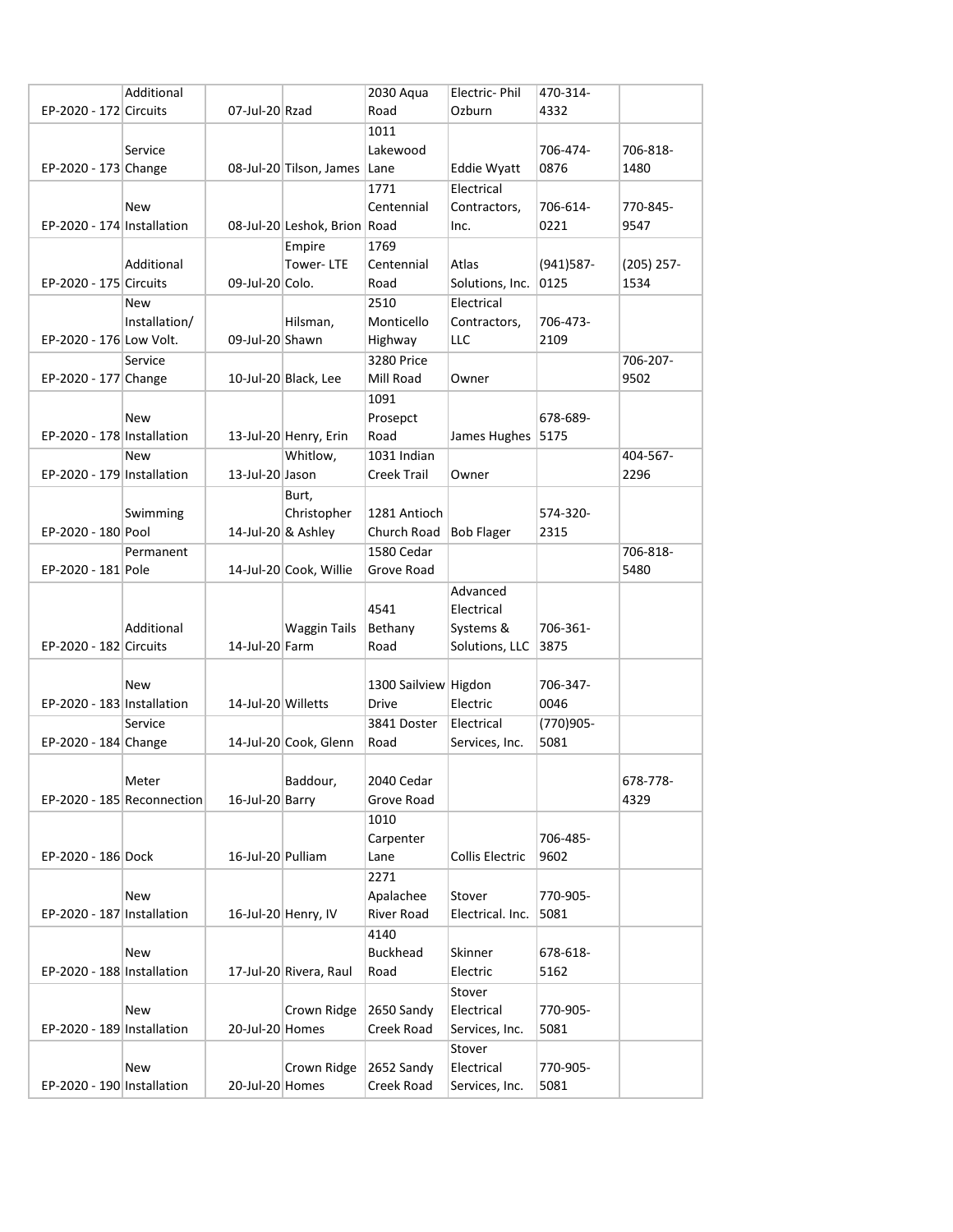|                            |            |                   |                                     | 1760            |                                       |          |          |
|----------------------------|------------|-------------------|-------------------------------------|-----------------|---------------------------------------|----------|----------|
|                            | <b>New</b> |                   | Connelly,                           | Westminster     |                                       | 404-456- |          |
| EP-2020 - 191 Installation |            | 21-Jul-20 Jeffrey |                                     | Way             | Fonda Electric 2977                   |          |          |
|                            | <b>New</b> |                   |                                     | 1651 Walker     |                                       |          |          |
| EP-2020 - 192 Installation |            |                   | 21-Jul-20 Aiken, Wayne Road         |                 | Owner                                 |          |          |
|                            |            |                   |                                     | 2931 Old        |                                       |          |          |
|                            | Service    |                   | Porter,                             | <b>Buckhead</b> |                                       |          | 404-389- |
| EP-2020 - 193 Change       |            |                   | 22-Jul-20 Martin King               | Road            | Owner                                 |          | 5882     |
|                            | <b>New</b> |                   | Artman,                             | 2490 Reese      |                                       |          | 404-643- |
| EP-2020 - 194 Installation |            | 24-Jul-20 Casey   |                                     | Road            | Owner                                 |          | 7926     |
|                            | <b>New</b> |                   |                                     | 3441 Fairplay   |                                       |          | 770-869- |
| EP-2020 - 195 Installation |            |                   | 24-Jul-20 Sweat, Dustin Road        |                 | Homeowner                             |          | 5605     |
|                            | <b>New</b> |                   | Millwood,                           | 1180 Sabrina    | <b>Bray Electric</b>                  | 706-717- | 478-697- |
| EP-2020 - 196 Installation |            | 24-Jul-20 LLC     |                                     | Lane            | Inc                                   | 8057     | 9584     |
|                            |            |                   |                                     | 1310            |                                       |          |          |
|                            | <b>New</b> |                   |                                     | Crawford        |                                       |          | 770-294- |
| EP-2020 - 197 Installation |            |                   | 27-Jul-20 Chancey, Carl Road        |                 |                                       |          | 1048     |
|                            | <b>New</b> |                   |                                     |                 | 3231 Fairplay Ellis Electrical        | 706-816- |          |
| EP-2020 - 198 Installation |            |                   | 27-Jul-20 Torino, Chris             | Road            | Services, LLC                         | 7471     |          |
|                            | Service    |                   | Birdsong,                           | 1640 Fears      |                                       |          |          |
| EP-2020 - 199 Change       |            | 27-Jul-20 Neal    |                                     | Road            | Owner                                 |          |          |
|                            | Additional |                   | Moates,                             |                 | 3820 Atlanta   Owner-James   706-247- |          | 706-247- |
| EP-2020 - 200 Circuits     |            | 28-Jul-20 James   |                                     | Highway         | Ruben Moates 0026                     |          | 0026     |
|                            |            |                   |                                     | 1270            |                                       |          |          |
|                            | Service    |                   | Keilman, Paul Rehoboth              |                 |                                       |          | 678-963- |
| EP-2020 - 201 Change       |            | 29-Jul-20 Jr.     |                                     | Road            | Owner                                 |          | 6918     |
|                            |            |                   |                                     | 1121            |                                       |          |          |
|                            | <b>New</b> |                   | Windsor                             | Windsor         |                                       | 770-761- | 770-318- |
| EP-2020 - 202 Installation |            |                   | 30-Jul-20 Creek- Lot 11 Creek Drive |                 | Willco Electric 8379                  |          | 6901     |

## HVAC

|                            | Mechanical   |                   |                       |                |                    |             |          |
|----------------------------|--------------|-------------------|-----------------------|----------------|--------------------|-------------|----------|
|                            | Consturction |                   |                       | Project        | <b>Contractors</b> | Contractors | Owners   |
| Permit Number              | <b>Type</b>  | <b>Issue Date</b> | <b>Project Name</b>   | <b>Address</b> | <b>Name</b>        | Phone       | Phone    |
|                            | <b>New</b>   |                   | Rzad, Eric &          | 2030 Agua      | Heating and        | 706-468-    |          |
| MP-2020 - 088 Installation |              | 06-Jul-20 Benita  |                       | Road           | Air                | 9742        |          |
|                            |              |                   |                       | 1401           |                    |             |          |
|                            | <b>New</b>   |                   | New Leaf              | Westminster    | Wilson Bryant      | 706-485-    |          |
| MP-2020 - 089 Installation |              | 07-Jul-20 Homes   |                       | Way            | AC                 | 5456        |          |
|                            |              |                   |                       | 2271           |                    |             |          |
|                            | <b>New</b>   |                   |                       | Apalachee      | Omega              | 706-717-    |          |
| MP-2020 - 090 Installation |              |                   | 07-Jul-20 IV Henry    | River Road     | Heating & Air      | 0982        |          |
|                            | <b>New</b>   |                   |                       | 1301 Three     |                    | 478-454-    | 770-408- |
| MP-2020 - 091 Installation |              |                   | 13-Jul-20 $Hoy, Jeff$ | Notch Road     | <b>ACS</b>         | 3059        | 8754     |
|                            | <b>New</b>   |                   | Hawkins,              | 1961 Sandy     |                    | 404-392-    |          |
| MP-2020 - 092 Installation |              | 15-Jul-20 John    |                       | Creek Road     | Lance White        | 2048        |          |
|                            | <b>New</b>   |                   | Crown Ridge           | 2642 Sandy     |                    | 404-392-    |          |
| MP-2020 - 093 Installation |              | 15-Jul-20 Road    |                       | Creek Road     | Lance White        | 2048        |          |
|                            |              |                   |                       |                |                    |             |          |
|                            | <b>New</b>   |                   | Crown Ridge           | 2652 Sandy     |                    | 404-392-    |          |
| MP-2020 - 094 Installation |              | 15-Jul-20 Homes   |                       | Creek Road     | Lance White        | 2048        |          |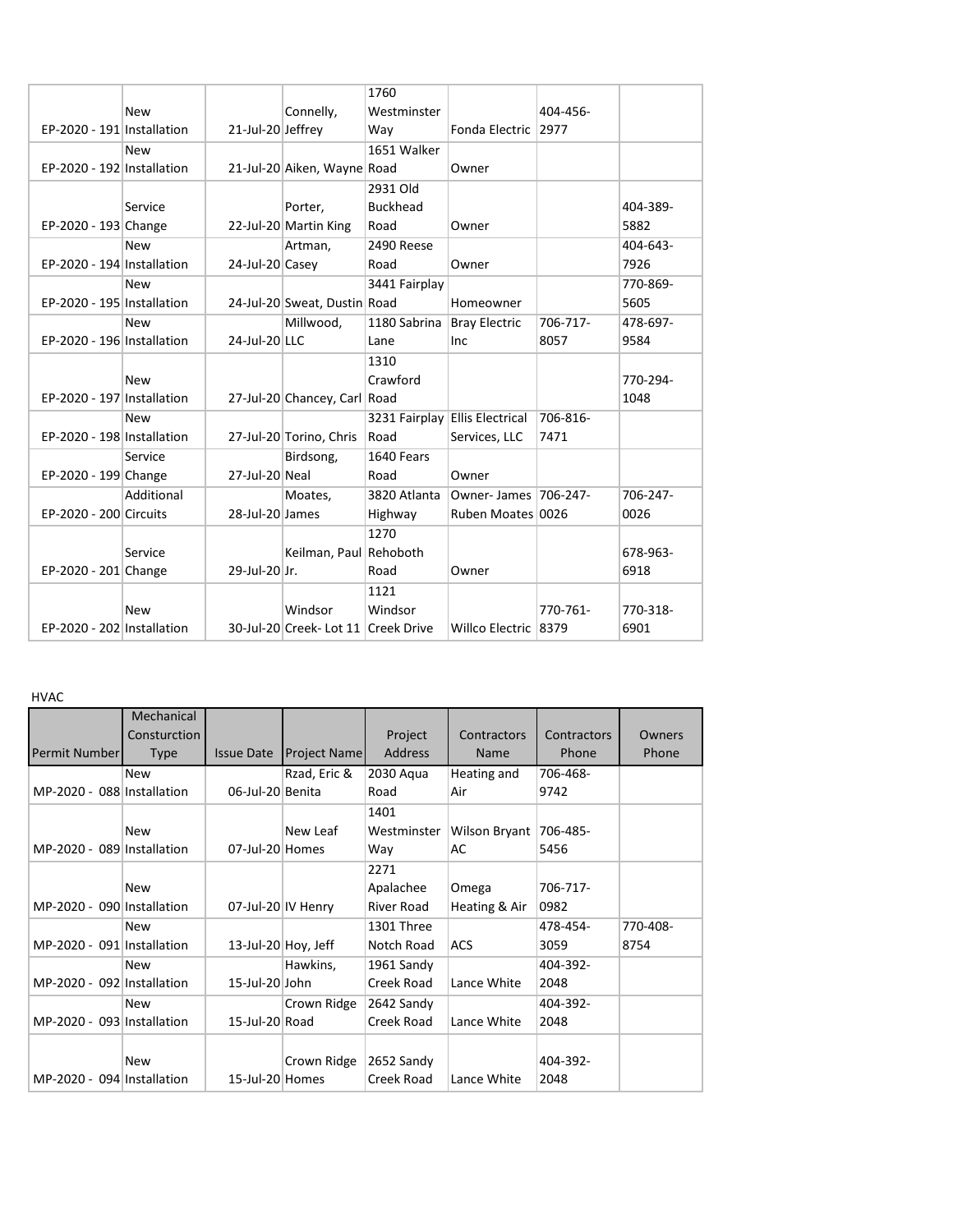|                            |            |                  |                        | 4140                      |                        |          |          |
|----------------------------|------------|------------------|------------------------|---------------------------|------------------------|----------|----------|
|                            | <b>New</b> |                  |                        | <b>Buckhead</b>           |                        | 404-392- |          |
| MP-2020 - 095 Installation |            |                  | 17-Jul-20 Rivera, Raul | Road                      | Lance White            | 2048     |          |
|                            |            |                  |                        |                           | Campbell's             |          |          |
|                            |            |                  |                        | 174                       | Custom                 |          |          |
|                            |            |                  | Thompson,              | Centennial                | Heating & Air,         | 706-342- |          |
| MP-2020 - 096 Replacement  |            | 27-Jul-20 Keith  |                        | Road                      | LLC                    | 0425     |          |
|                            |            |                  |                        |                           |                        |          |          |
|                            | <b>New</b> |                  |                        | 1110 Graham JMI Services, |                        | 770-715- |          |
| MP-2020 - 098 Installation |            |                  | 28-Jul-20 Beck, George | <b>Drive</b>              | Inc.                   | 9511     |          |
|                            |            |                  |                        | 4541                      |                        |          |          |
|                            |            |                  | Waggin Tail            | Bethany                   |                        | 478-454- |          |
| MP-2020 - 099 Replacement  |            | 28-Jul-20 Farm   |                        | Road                      | <b>ACS</b>             | 3059     |          |
|                            |            |                  |                        | 1921 Davis                |                        |          |          |
|                            | <b>New</b> |                  | Atkinson,              | Academy                   |                        |          |          |
| MP-2020 - 100 Installation |            | 28-Jul-20 Danny  |                        | Road                      | Owner                  |          |          |
|                            | <b>New</b> |                  | Michael,               | 1230 Cedar                | Wilson Bryant 706-485- |          |          |
| MP-2020 - 101 Installation |            |                  | 30-Jul-20 Cameron      | Grove Rd.                 | A/C                    | 5456     |          |
|                            | Duct Work  |                  | Bolden,                | 241 Hollis                | Chris Feather          | 404-569- | 706-318- |
| MP-2020 - 102 Only         |            | 30-Jul-20 Robert |                        | <b>Street</b>             | Heating & Air          | 9070     | 5663     |
|                            |            |                  |                        |                           |                        |          |          |
|                            | <b>New</b> |                  | Misuraca,              | 2540 Parks                | <b>Indoor Air</b>      | 770-786- |          |
| MP-2020 - 103 Installation |            |                  | 31-Jul-20 Matthew      | Mill Road                 | Solutions, LLC         | 2289     |          |

## Plumbing

|                           | Occupancy   |                   |                              | Project            | Contractors         | Contractors | Owners   |
|---------------------------|-------------|-------------------|------------------------------|--------------------|---------------------|-------------|----------|
| <b>Permit Number</b>      | <b>Type</b> | <b>Issue Date</b> | Project Name                 | <b>Address</b>     | Name                | Phone       | Phone    |
|                           |             |                   |                              | 2820 Davis         |                     |             |          |
|                           |             |                   | Lupton,                      | Academy            |                     |             | 770-584- |
| PP-2020 - 077 Residential |             | 06-Jul-20 Timothy |                              | Road               |                     |             | 2304     |
|                           |             |                   |                              | 2850 Davis         |                     |             |          |
|                           |             |                   | Lupton,                      | Academy            |                     |             | 470-633- |
| PP-2020 - 078 Residential |             | 06-Jul-20 Dayton  |                              | Road               |                     |             | 0417     |
|                           |             |                   | Skinner,                     | 1110 Ponder        |                     |             | 770-940- |
| PP-2020 - 079 Residential |             |                   | 09-Jul-20 Kimberly           | Pines Road         | Homeowner           |             | 3525     |
|                           |             |                   | Miller,                      | <b>3831 Parks</b>  |                     |             | 678-616- |
| PP-2020 - 080 Residential |             | 13-Jul-20 Fanklin |                              | Mill Road          | Owner               |             | 6173     |
|                           |             |                   | Crown Ridge                  | 2650 Sandy         | MacNTyre            | 770-554-    |          |
| PP-2020 - 081 Residential |             | 21-Jul-20 Homes   |                              | Creek Road         | Plumbing            | 1881        |          |
|                           |             |                   | Crown Ridge                  | 2652 Sandy         | MacNTyre            | 770-554-    |          |
| PP-2020 - 082 Residential |             | 21-Jul-20 Homes   |                              | Creek Road         | Plumbing            | 1881        |          |
|                           |             |                   |                              |                    |                     |             |          |
|                           |             |                   |                              | 246 W Dixie        | <b>McCart</b>       | 770-466-    |          |
| PP-2020 - 083             |             |                   | 22-Jul-20 Breedlove          | Highway            | Plumbing, Inc.      | 1057        |          |
|                           |             |                   |                              |                    |                     |             |          |
|                           |             |                   |                              | <b>Three Notch</b> | Summers             | 706-769-    | 678-494- |
| PP-2020 - 084 Residential |             |                   | 22-Jul-20 Pogue, Don         | Road               | Plumbing, LLC       | 7171        | 4863     |
|                           |             |                   |                              | 1310               |                     |             |          |
|                           |             |                   |                              | Crawford           |                     |             | 770-294- |
| PP-2020 - 085 Residential |             |                   | 27-Jul-20 Chancey, Carl Road |                    |                     |             | 1048     |
|                           |             |                   |                              |                    |                     |             |          |
|                           |             |                   | Michael,                     | 1230 Cedar         | <b>Twin Bridges</b> | 706-816-    | 706-818- |
| PP-2020 - 086 Residential |             |                   | 27-Jul-20 Cameron            | Grove Road         | Plumbing, LLC       | 8779        | 8667     |